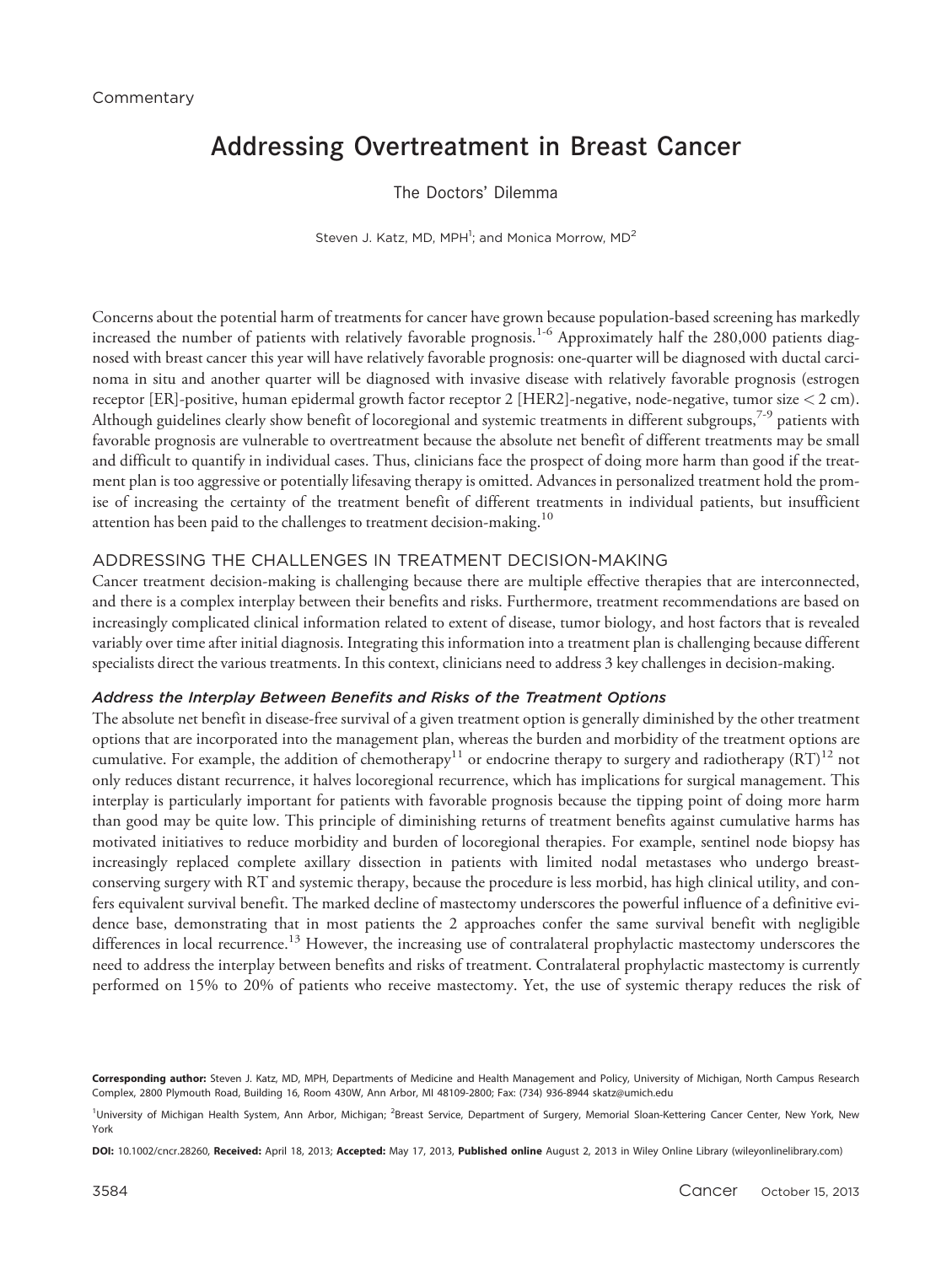Absolute net benefit of adjuvant chemotherapy for 100 patients with favorable prognosis treated with locoregional and endocrine therapy



Figure 1. Chart shows absolute net benefit of 10-year disease-free survival of chemotherapy in patients treated with locoregional and endocrine therapies. The patient with favorable prognosis is a 60-year-old female with average health for age, with an estrogen receptor (ER)-positive, average grade tumor less than 2 cm with negative pathologic lymph nodes.

contralateral cancer to such a low level that most patients (with the exception of BRCA mutation carriers) have virtually no possibility of benefiting from contralateral surgery with regard to disease-free survival.<sup>14</sup>

## Clarify the Level of Certainty of the Treatment Effect

Perhaps more challenging for clinicians is the need to clarify the level of certainty of the treatment effect for an individual patient. The level of certainty is determined by: 1) the strength of the evidence for a given treatment option in a particular clinical subgroup and 2) the accuracy of an evaluative testing strategy that places a patient in a particular subgroup. The level of certainty required to omit therapy (or to choose a less aggressive treatment option) is greater than that required to commit to more aggressive treatment plan. Support for less aggressive treatment for cancer requires identifying patient subgroups for which the treatment is nearly futile or at equipoise. This higher bar often requires stronger evidence, specifically, a large study with long follow-up duration and additional confirmatory studies. In contrast, rapid adoption of more aggressive therapy may accelerate after a single positive trial. These trends are illustrated by the finding that the majority of older ERpositive women who undergo breast-conserving surgery continue to receive  $RT^{15-17}$  despite a mature randomized trial demonstrating low rates of local recurrence and no survival difference when RT is omitted in this group.<sup>18</sup> Similarly, the finding in the ACOSOG Z0011 trial that axillary dissection could be eliminated in patients undergoing breast-conserving therapy with metastases in 1 or 2 sentinel nodes also engendered a wide variety of concerns regarding why this practice should not be adopted.<sup>19</sup> In contrast, bevacizumab received accelerated approval for use in metastatic breast cancer based on an improvement in progression-free survival, which subsequently did not translate into improved overall survival, and the therapy was associated with significant toxicity.<sup>20</sup>

The higher bar supporting less aggressive treatment also requires more certainty that an individual patient falls within the subgroup for which the treatment lacks benefit. Advances in personalized medicine have improved the accuracy of evaluative testing for management of systemic therapies in breast cancer. Figure 1 below illustrates the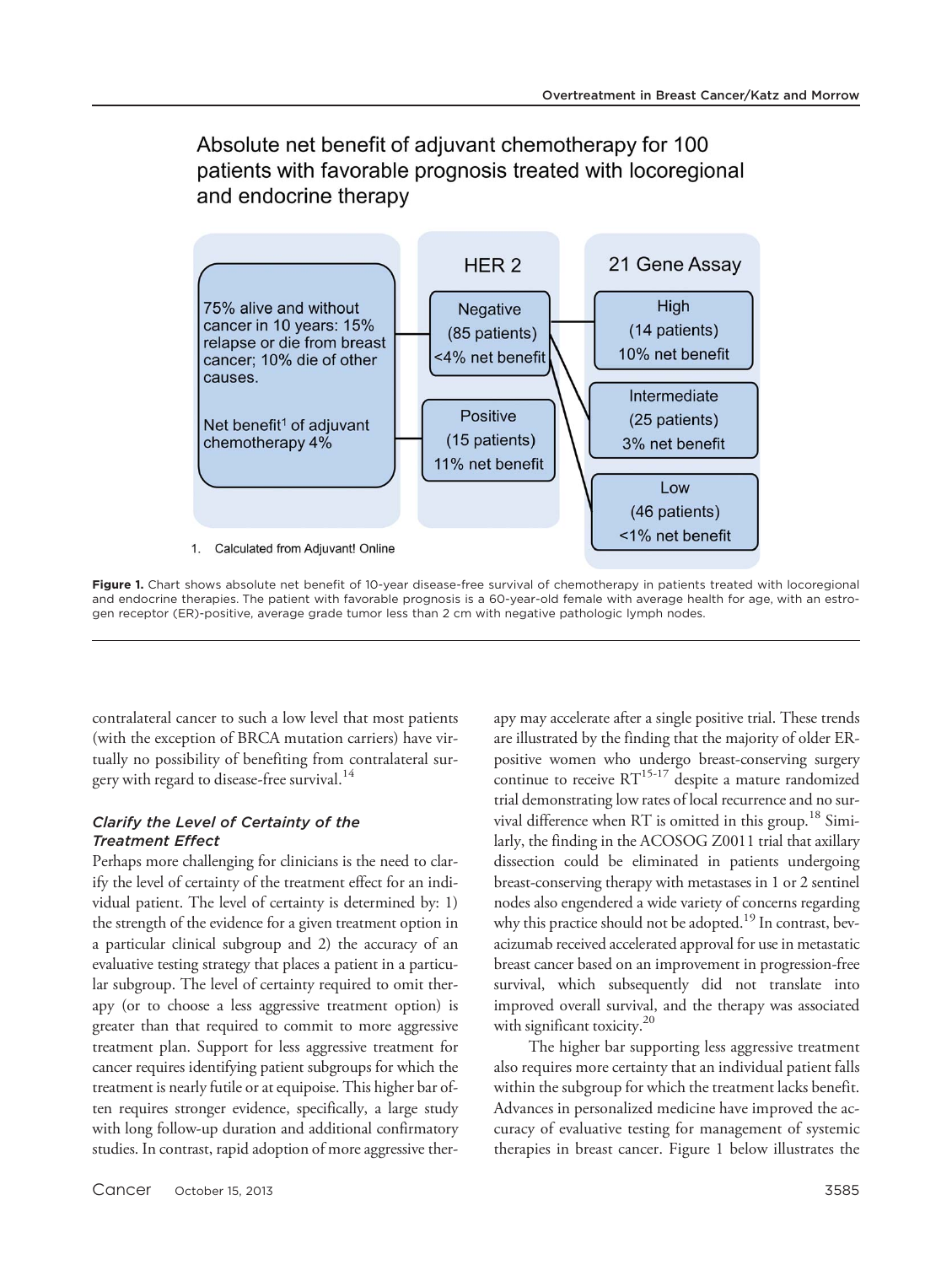impact of widely adopted tumor biology tests on the accuracy of the absolute net benefit of chemotherapy for patients with invasive breast cancer with favorable prognosis after treatment with locoregional and endocrine therapies. Before additional tumor testing, the average absolute net benefit in 10-year disease-free survival in this group is  $4\%$ .<sup>21</sup> Prior to the incorporation of HER2 and the 21-gene assay testing into treatment guidelines, recommendations from consensus panels for use of adjuvant chemotherapy in this patient population with favorable prognosis differed markedly.22-26 The illustration assumes that all patients undergo HER2 testing and the 85 patients who test negative undergo 21-gene assay testing.<sup>27-31</sup> After completing the test strategy, one-quarter of patients (29 with average net benefit of 10% or greater) would receive a recommendation to commit to therapy and approximately half (46 patients with net benefit of less than 1%) would receive a recommendation to omit therapy. Indeed, an important contribution of the 21 gene assay test to the management of patients with favorable prognosis is that it can identify a subgroup of patients for whom the addition of adjuvant chemotherapy would confer no additional benefit.<sup>32-34</sup> Furthermore, the TAI-LORx trial $35$  will further clarify with greater certainty the cut-point on the 21-gene assay score below which patients do not receive benefit from systemic chemotherapy.

## Clarify the Outcomes Being Considered in the Examination Room

A third challenge for clinicians is the need to clarify the outcomes that are being considered in the examination room. It is difficult for patients to disentangle the probability and consequences of different outcomes of treatment, particularly disease recurrence versus death. Disease-free survival is a composite endpoint that includes locoregional and distant recurrence and may include new contralateral cancers. Patients often equate any recurrence with death and fear of recurrence strongly influences patient preferences for the most aggressive treatments.36,37 However, the contribution of locoregional recurrence to total risk is nontrivial in patients with favorable prognosis. The risk of locoregional recurrence is largely determined by the underlying tumor biology and may not be altered with more aggressive locoregional therapy.<sup>38-41</sup> For example, patients with ER-, PR-, HER2-negative (triple-negative) breast cancer have the highest risk of locoregional recurrence regardless of whether they are treated with breast-conserving therapy<sup>42</sup> or with mastectomy and RT.<sup>43</sup>

Understanding the consequences of treatment on quality of life is another challenge. In general, patients report high quality of life after recovery from the treatment period, and quality-of-life consequences of treatment are well established.<sup>44</sup> However, an important yet poorly recognized outcome that can be confused with longer term quality of life is patients' immediate feelings about the treatment decisions themselves. Heuristics, ie, mental short cuts, strongly influence treatment decisions. These powerful gut responses drive patient preferences for the most aggressive treatment strategy because they focus attention on the overall threat of cancer rather than the benefits and harms of each treatment option. The most challenging example is anticipated regret ("if I were to get a recurrence I would feel better knowing that I did everything I could to avoid it"). A problem with this rationale is that people are poor predictors of their future emotional responses. Anticipated regret helps explain why many patients favor adjuvant chemotherapy even when the net benefit in 10-year disease-free survival is less than 2%.45,46 The decision to undergo contralateral prophylactic mastectomy in patients who do not have elevated risk of a second primary tumor (those who do not have a BRCA test positive or 2 or more first-degree relatives diagnosed with breast cancer)<sup>47,48</sup> is another example of the potentially powerful role of anticipated regret.

## REDUCING POTENTIAL OVERTREATMENT OF PATIENTS WITH FAVORABLE PROGNOSIS

Clinicians need a better understanding of how patients formulate preferences for treatment. In particular, clinicians need to be more cautious about how patients process quantitative information, because powerful factors limit the role of deliberative reasoning in formulating preferences for treatment, especially when the decision-making process is burdensome. Yet, clinicians are generally unaware of this influence and are poorly prepared to address it. Addressing heuristics in the examination room will be difficult because these intuitive mental processes are largely subconscious. However, some potential strategies include more clinician education and feedback, more time for patient deliberation, and deployment of decision tools to help focus patient's attention on net benefit of treatment rather than overall threat of disease.

Ultimately, the responsibility for minimizing overtreatment in cancer will lie largely in the hands of physicians. Indeed, physician's influence will likely increase as more patients fall under treatment guidelines based on stronger evidence and more accurate evaluative strategies. This is because rules imposed by clinicians that limit the range of treatment options available to patients is a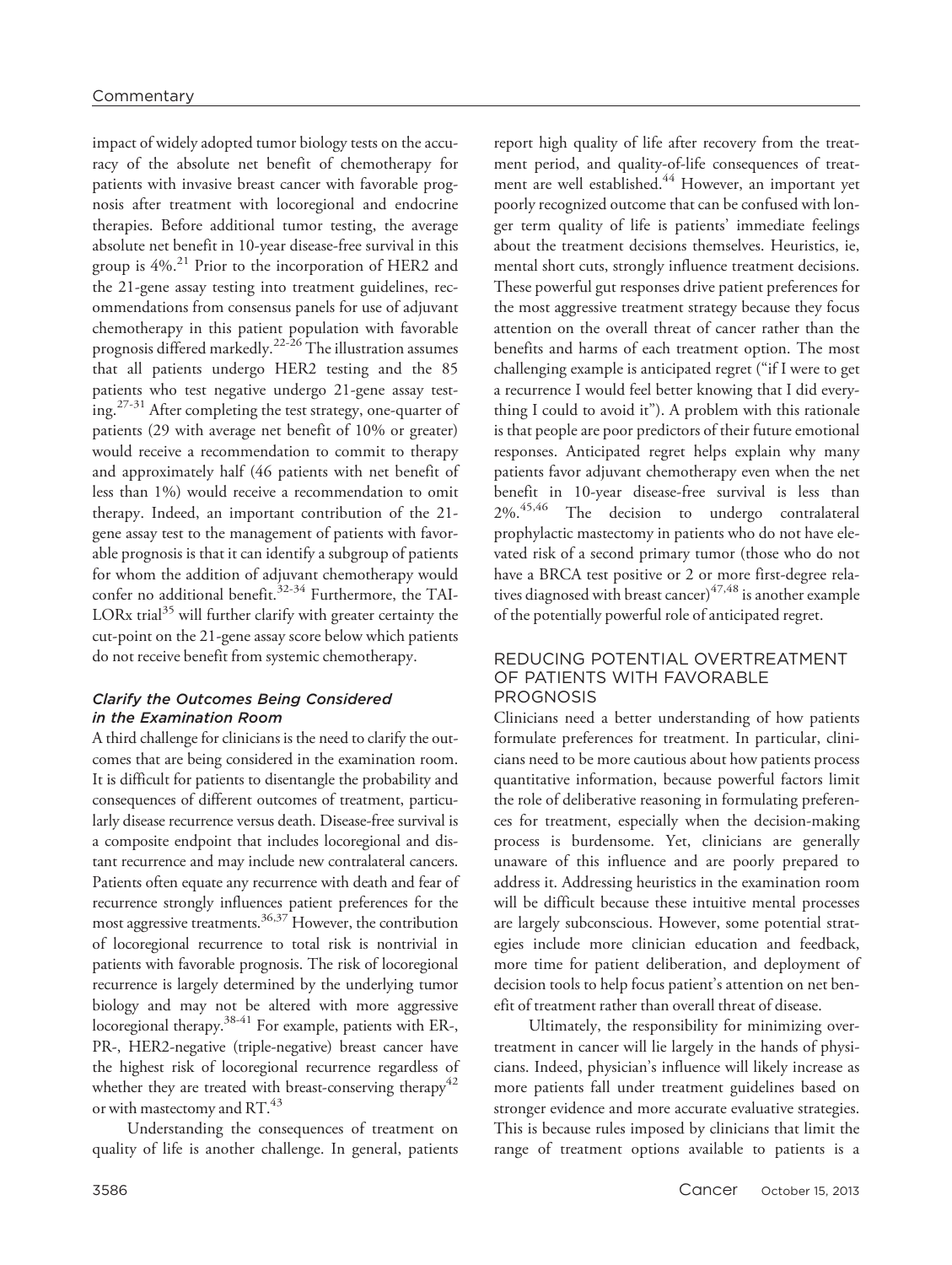powerful constraint on potential overtreatment. Indeed, in breast cancer, evidence-based medicine combined with better evaluative tools have already had palpable effect on reducing the morbidity and burden of locoregional therapies.

The growing influence of physicians in treatment decision-making obligates scrutiny about how recommendations are formulated and conveyed to patients. It is particularly important to understand how clinical guidelines and consensus statements are developed and used because they will play an increasing role as personalized cancer medicine advances.<sup>49</sup> Guidelines strongly influence recommendations because they are authoritative, they simplify the decision process for both patient and physician, and they provide norms that diminish clinician concerns about the social consequences of treatment decisions. The translation of guidelines into the examination room is largely determined by the quality of the clinical information that is used to apply them to individual patients. Thus, there is enormous need to examine how tests are selected, the quality of test processing and reporting, and how results are interpreted and incorporated into treatment recommendations.

Finally, it is also important to examine and address physician attitudes that may predispose patients to overtreatment. Clinicians may overestimate the benefits of treatment based on inferences from experiences with their patients. This is a particular problem for patients with favorable prognosis, because most patients do well and the net benefit of the most aggressive treatment options is generally small.

Interdisciplinary clinician decision models may be powerful strategies to address the challenge of translating clinical information to treatment recommendations for individual patients. Tumor board review focuses attention on the validity and clinical utility of the evaluative information used to formulate the recommendations and can assure patients that recommendations are thorough, impartial, and evidence-based. Advances in communication and clinical database technology can now be harnessed to build innovative approaches to clinician decision support that can be used for more patients in order to optimally individualize cancer care.<sup>50,51</sup> More accurate evaluative strategies with test results incorporated into interdisciplinary decision models may minimize the potential for overtreatment in patients with favorable prognosis. Breast cancer will serve as a useful model going forward to examine to what extent advances in personalized medicine are translated into gains in health, one patient at a time.

### FUNDING SOURCES

No specific funding was disclosed.

### CONFLICT OF INTEREST DISCLOSURE

Dr. Katz's and Dr. Morrow's institutions have received grants from the Nation Cancer Institute.

## REFERENCES

- 1. Glass AG, Lacey J Jr, Carreon JD, Hoover RN. Breast cancer incidence, 1980-2006: combined roles of menopausal hormone therapy, screening mammography, and estrogen receptor status. *J Natl Cancer* Inst. 2007;99:1152-1161.
- 2. Vladeck BC, Rice T. Market failure and the failure of discourse: facing up to the power of sellers. Health Aff (Millwood). 2009;28:1305- 1315.
- 3. Ciatto S. The overdiagnosis nightmare: a time for caution. BMC Womens Health. 2009;9:34.
- 4. Virnig BA, Wang SY, Shamilyan T, Kane RL, Tuttle TM. Ductal carcinoma in situ: risk factors and impact of screening. J Natl Cancer Inst Monogr. 2010;2010:113-116.
- 5. Anderson WF, Reiner AS, Matsuno RK, Pfeiffer RM. Shifting breast cancer trends in the United States. J Clin Oncol. 2007;25:3923-3929.
- 6. Esserman L, Shieh Y, Thompson I. Rethinking screening for breast cancer and prostate cancer. JAMA. 2009;302:1685-1692.
- Peto R, Davies C, Godwin J, et al; Early Breast Cancer Trialists' Collaborative Group (EBCTCG). Comparisons between different polychemotherapy regimens for early breast cancer: meta-analyses of long-term outcome among 100,000 women in 123 randomised trials. Lancet. 2012;379:432-444.
- 8. Davies C, Godwin J, Gray R, et al;Early Breast Cancer Trialists' Collaborative Group (EBCTCG). Relevance of breast cancer hormone receptors and other factors to the efficacy of adjuvant tamoxifen: patient-level meta-analysis of randomised trials. Lancet. 2011; 378:771-784.
- 9. Early Breast Cancer Trialists' Collaborative Group WC, Darby S, McGale P, Correa C, et al. Effect of radiotherapy after breastconserving surgery on 10-year recurrence and 15-year breast cancer mortality: meta-analysis of individual patient data for 10,801 women in 17 randomised trials. Lancet. 2011;378:1707-1716.
- 10. Katz SJ, Morrow M. The challenge of individualizing treatments for patients with breast cancer. JAMA. 2012;307:1379-1380.
- 11. Fisher B, Dignam J, Mamounas EP, et al. Sequential methotrexate and fluorouracil for the treatment of node-negative breast cancer patients with estrogen receptor-negative tumors: eight-year results from National Surgical Adjuvant Breast and Bowel Project (NSABP) B-13 and first report of findings from NSABP B-19 comparing methotrexate and fluorouracil with conventional cyclophosphamide, methotrexate, and fluorouracil. *J Clin Oncol.* 1996;14:1982-1992.
- 12. Fisher B, Dignam J, Bryant J, et al. Five versus more than five years of tamoxifen therapy for breast cancer patients with negative lymph nodes and estrogen receptor-positive tumors. J Natl Cancer Inst. 1996;88:1529-1542.
- 13. Katz SJ, Hawley S. From policy to patients and back: surgical treatment decision-making for patients with breast cancer. Health Aff (Millwood). 2007;26:761-769.
- 14. Nichols HB, Berrington de González AB, Lacey Jr JV, Rosenberg PS, Anderson WF. Declining incidence of contralateral breast cancer in the United States from 1975 to 2006. *J Clin Oncol.* 2011;29: 1564-1569.
- 15. Tuttle TM, Jarosek S, Habermann EB, Yee D, Yuan J, Virnig BA. Omission of radiation therapy after breast-conserving surgery in the United States. Cancer. 2012;118:2004-2013.
- 16. Soulos PR, Yu JB, Roberts KB, et al. Assessing the impact of a cooperative group trial on breast cancer care in the Medicare population. *J Clin Oncol.* 2012;30:1601-1607.
- 17. Giordano SH. Radiotherapy in older women with low-risk breast cancer: why did practice not change? *J Clin Oncol.* 2012;30:1577-1578.